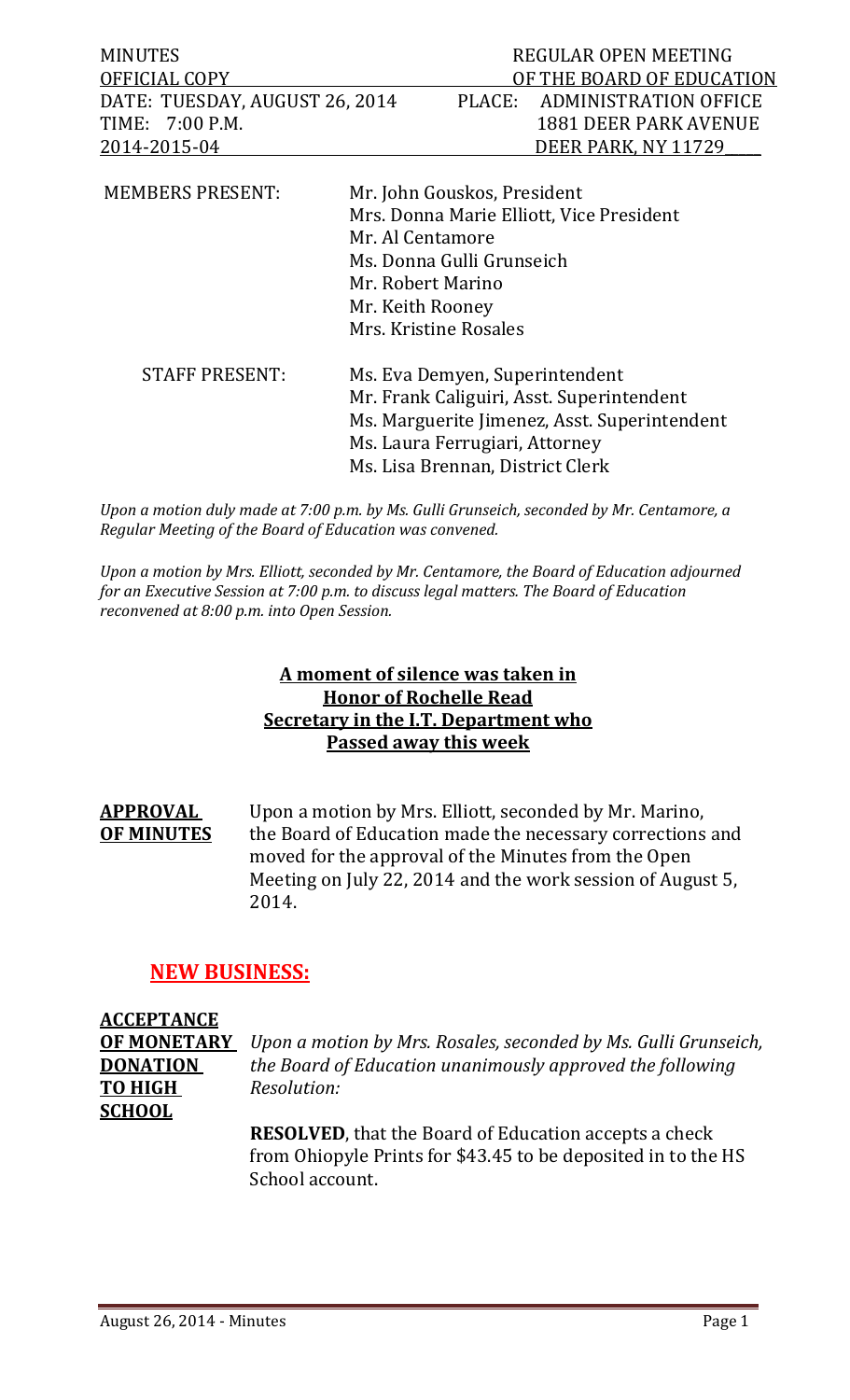# **EQUIPMENT** *Resolution:*

**<u>DISPOSAL</u>** *Upon a* motion by Mr. Marino, seconded by Mr. Rooney, the **<u>OF I.T.</u>** Board of Education *unanimously* approved the following

> **RESOLVED**, that the Board of Education approves the disposal of outdated audio visual equipment and peripherals which are obsolete, broken or too costly to repair. (list in file).

| <b>SECOND</b>        |
|----------------------|
| <b>READING &amp;</b> |
| <b>APPROVAL</b>      |
| <b>OF POLICIES</b>   |

*Upon* a motion by Ms. Gulli Grunseich, seconded by Mrs. Elliott, *the Board of Education unanimously approved the following*  $Resolution:$ 

**RESOLVED**, that the Board of Education approve the following policies as accepted and adopted by the Board of Education and placed in the Board of Education Policy Manual. 

District Wide Safety plans #1141 - Distribution of Materials by or to students #1530 – Smoking and other tobacco use on school premises #2342 – Agenda Preparation & Dissemination #2350 - Board Meeting Procedures #4327 - Homebound Instruction #4526, 4526.1 - Computer Use Instruction #4750 – Promotion and Retention of Students #5420, 5420R - Student Health Services #6720R - Competitive Bidding Procedures #6741 - Contracting for Professional Services #6900 - Disposal of District Property #8130 - School Safety Plans and Teams #8630, 8630R - Computer Resources and Data Mgmt. #8635 - Information Security Breach

| <b>APPROVAL</b>  |  |
|------------------|--|
| OF               |  |
| <b>SCHEDULES</b> |  |

**APPROVAL** *Upon a motion by Mr. Rooney, seconded by Mrs. Elliott, the* **Board** of Education unanimously approved the following  $S$ *chedules collectively:* 

# **NON‐INSTRUCTIONAL**

#### **SCHEDULE ‐‐ CS ‐‐CHANGE OF SALARY/ STATUS (Non‐Instructional)**

**Lisa Brennan** District Office Position: District Clerk/Confidential Secretary Salary/Step: \$50,168 Effective  $7/1/2014 - 6/30/2015$ Split Codes: \$27,090.72 (1040.160) \$23,077.28 (1240.160)

#### **SCHEDULE ‐‐ NN ‐‐APPOINTMENTS (Non‐Instructional)**

# **Richard Mattern**

District Wide Position: Security Guard Salary/Step: \$17/hr Effective 8/20/2014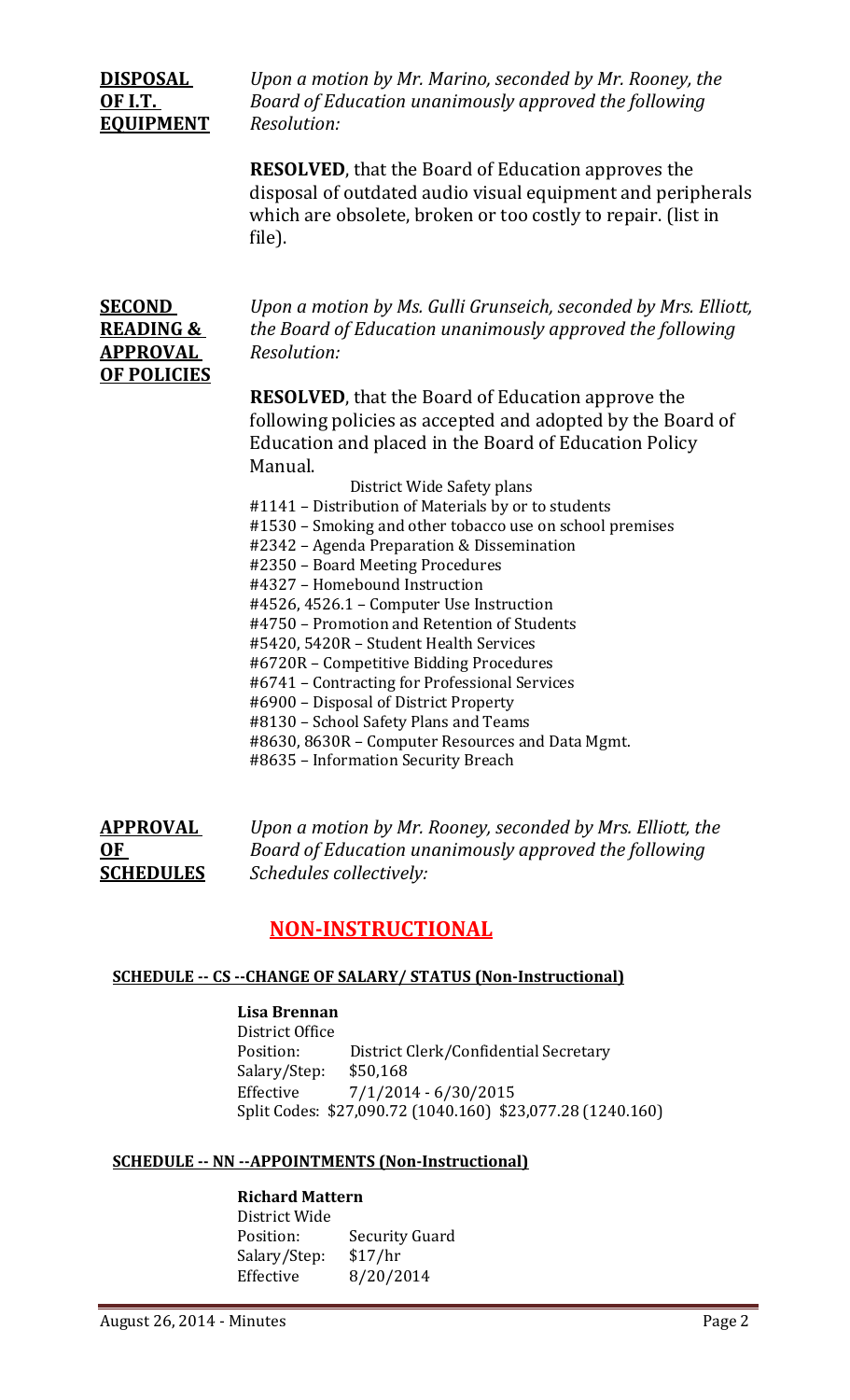**Thomas Sweeney**

Memorial<br>Position: Part-time Off-Set Press Operator Salary/Step: \$15/hour Effective 8/18/2014 15 hours per week

#### **SCHEDULE ‐‐ NNPS ‐‐PER DIEM SUBSTITUTES (Non‐Instructional)**

# **Roslyn Baskin**

 Transportation Position: Summer School Substitute Bus Aide Salary/Step: \$17.26/hour Effective  $\frac{7}{7}{2014 - 8}{15}{2014}$ 

#### **SCHEDULE ‐‐ OO ‐‐RESIGNATIONS / RETIREMENTS / REMOVALS / TERMINATIONS (Non‐Instructional)**

#### **Jennifer Burns**

District Wide Position: Substitute Non-Instructional Aide Salary/Step: Effective  $9/1/2014$ Removal from sub list (hasn't worked in past school year). No outstanding obligation to the district.

#### **Maryanna Diaz**

District Wide Position: Substitute Non-Instructional Aide Salary/Step: Effective  $9/1/2014$ Removal from sub list (hasn't worked in past school year). No outstanding obligation to the district.

#### **Cheryl Howard**

 Transportation Position: Bus Driver Salary/Step: Effective  $8/3/2014$ Resignation for the purpose of Retirement. No outstanding obligation to the district.

#### **Michele McHugh‐Chiappone**

District Wide Position: Substitute Non-Instructional Aide Salary/Step: Effective  $9/1/2014$ Removal from sub list (hasn't worked in past school year). No outstanding obligation to the district.

#### **Patricia Myers**

District Wide Position: Substitute Non-Instructional Aide Salary/Step: Effective  $9/1/2014$ Removal from sub list (hasn't worked in past school year). No outstanding obligation to the district.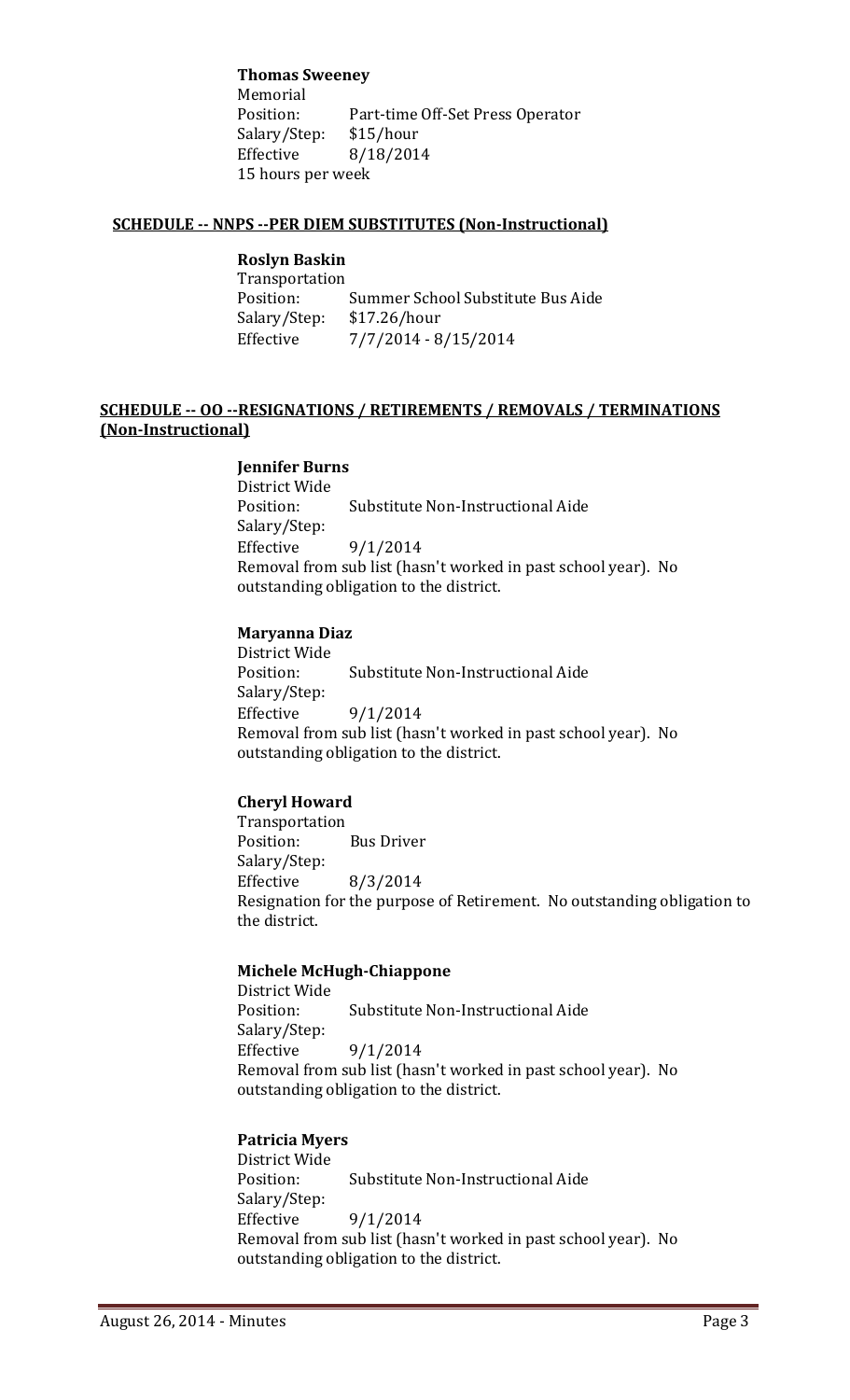#### **Kathleen Ohanian**

John F Kennedy Intermediate School Position: Non-Instructional Aide Salary/Step: Effective  $8/20/2014$ Resignation as an aide to accept position as a Teaching Assistant

#### **Joseph Price**

District Wide Position: Substitute Custodian Salary/Step: Effective  $9/1/2014$ Removal from sub list. No outstanding obligation to the district.

#### **Peter Traina**

 Memorial Position: Groundsman Salary/Step: Effective 7/18/2014 Resignation. No outstanding obligation to the District.

#### **Stanley Urbanowiecz**

District Wide Position: Substitute Custodian Salary/Step: Effective  $9/1/2014$ Removal from sub list. No outstanding obligation to the district.

#### **Maria Zajac**

John Quincy Adams School Position: Registered Nurse Salary/Step: Effective  $8/1/2014$ Resignation. No outstanding obligation to the district.

#### **SCHEDULE ‐‐ QQ ‐‐LEAVES OF ABSENCE (Non‐Instructional)**

#### **Dorota Bosenbeck**

 Transportation Position: Summer School Bus Aide Salary/Step: Effective  $7/15/2014 - 7/29/2014$ Unpaid Medical LOA (FMLA)

#### **Rochelle Read**

 Washington Position: Clerk Typist Salary/Step: Effective 7/23/2014 - 9/8/2014 Extension of Paid Medical LOA

#### **SCHEDULE ‐‐ TRN ‐‐TRANSFERS (Non‐Instructional)**

#### **Jeremiah Dunne**

John Quincy Adams School Position: Security Guard Salary/Step: Effective  $9/1/2014$ Transfer from JFK to JQA (due to student needs)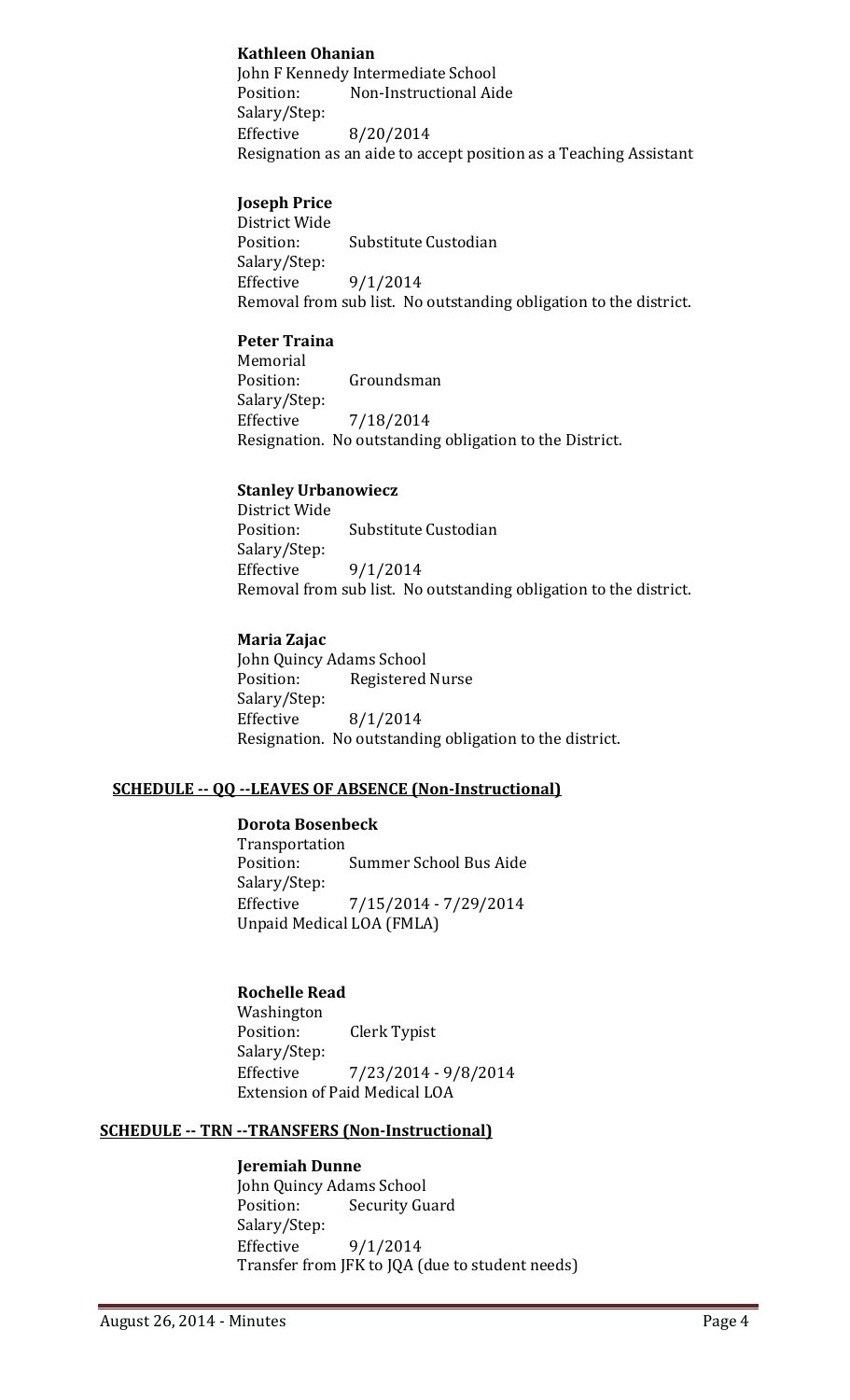#### **Annette Perkowski**

John Quincy Adams School Position: School Nurse Salary/Step: Effective  $8/7/2014$ Transfer from High School to JQA (due to resignation of former JQA nurse) 

# **INSTRUCTIONAL**

#### **SCHEDULE ‐‐ CSS ‐‐CHANGE OF STATUS / SALARY (Instructional)**

#### **Patricia Baldwin**

Deer Park High School Position: .3 Speech Teacher Salary/Step: \$65,524 MA/Step 1 Effective  $9/1/2014 - 6/30/2015$ Salary prorated at \$18,857.20

#### **Eva Demyen**

District Office Position: Superintendent Salary/Step: \$210,500 Effective  $7/1/2014 - 6/30/2015$ 

#### **Michelle Kwon**

Deer Park High School Position: .6 ELA Teacher Salary/Step: \$85,900 MA/Step 16 Effective  $9/1/2014 - 6/30/2015$ Salary prorated at \$51,540

#### **Michelle Kwon**

Deer Park High School Position: . 4 Permanent Substitute Salary/Step: \$115/day Effective  $9/1/2014 - 6/30/2015$ Change of appointment from .6 to .4 Permanent Substitute. Salary prorated at \$46 per day

#### **Kelly Lyons**

Deer Park High School Position: Teaching Assistant Salary/Step: \$26,541 Effective  $9/1/2014$ Change of budget code to the 611 IDEA grant

#### **Dawn McMullen**

John Quincy Adams School Position: Teaching Assistant Salary/Step: \$26,541 Effective  $9/1/2014$ Change of budget code to: \$15,925 (2110.161) \$10,616 (F22501601409) 619 IDEA grant code

#### **Gina Palasciano**

District Wide Position: Curriculum Associate for World Language & ESL Salary/Step: \$143,299.01 Effective  $7/1/2014$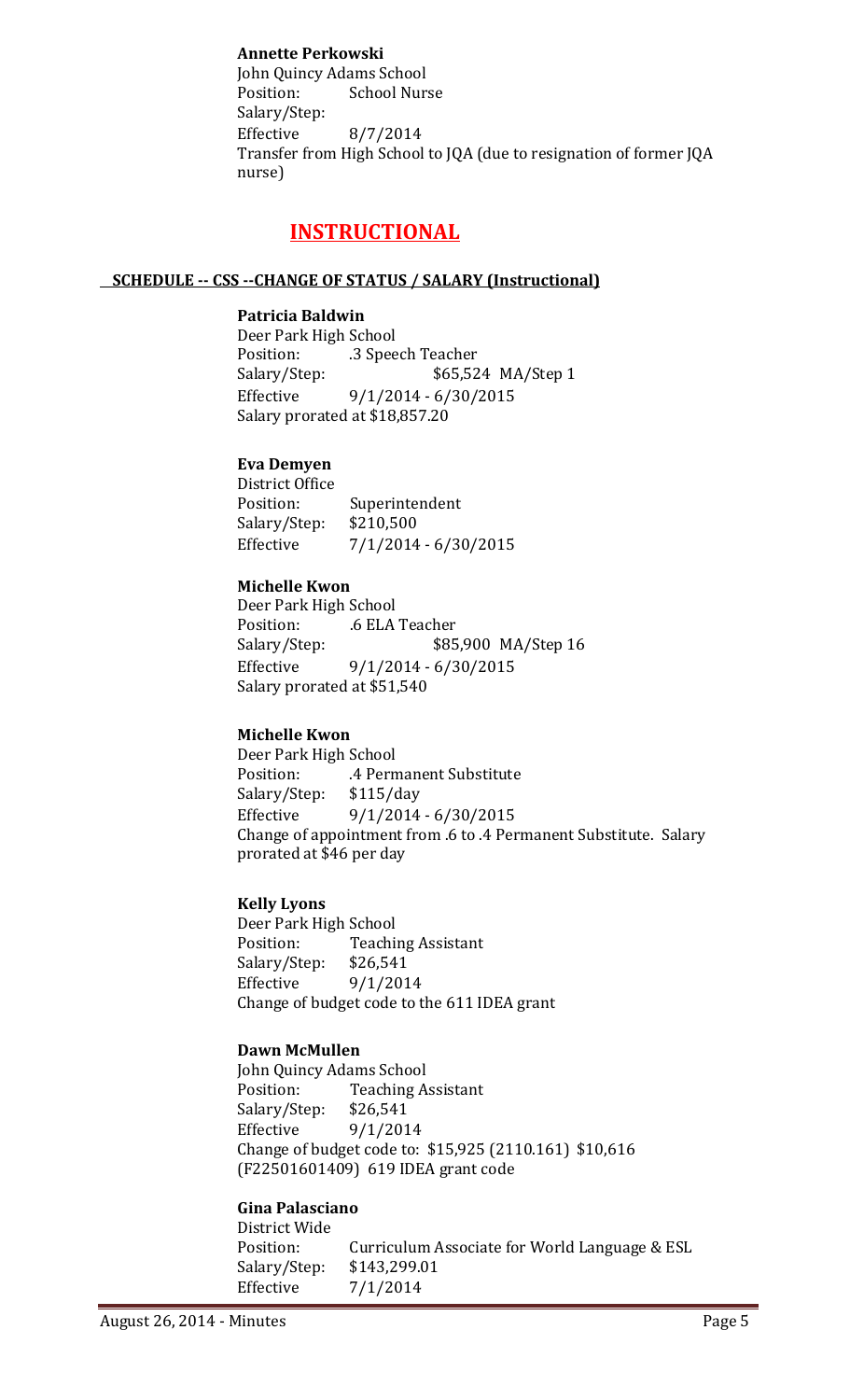#### **SCHEDULE ‐‐ L ‐‐PART‐TIME APPOINTMENTS (Instructional)**

#### **Yianna Petroutsas**

Deer Park High School Position: .2 Spanish Teacher Salary/Step: \$56,285 BA/Step 1 Effective  $9/1/2014 - 6/30/2015$ Salary prorated at \$11,257

#### **SCHEDULE** -- LR --LONG TERM SUBSTITUTE / LEAVE REPLACEMENT (LR) **APPOINTMENTS (Instructional)**

#### **Jodi Simet**

John F Kennedy Intermediate School Position: Long Term Sub (LR) Elementary Teacher Salary/Step: \$67,251 MA/Step 5 Effective 9/1/2014 - 11/7/2014 Salary prorated at \$15,131

#### **SCHEDULE ‐‐ N ‐‐PROBATIONARY TEACHER (Instructional)**

#### **Heather Ciurleo**

John F Kennedy Intermediate School Position: Probationary Special Education Teacher Salary/Step:  $$61,524 \text{ MA}/\text{Step 1}$ Effective 9/1/2014 - 6/30/2017 CORRECTION OF PROBATIONARY DATES

#### **Ariel Miano**

Deer Park High School Position: Probationary Math Teacher Salary/Step: \$56,285 BA/Step 1 Effective 9/1/2014 - 8/31/2017

#### **SCHEDULE ‐‐ NPS ‐‐PER DIEM SUBSTITUTES (Instructional)**

#### **Lori Sullivan**

District Wide Position: Per-Diem Substitute Teacher Salary/Step: \$100/day Effective  $9/1/2014$ Certifications: Child Ed 1-6, Stud w/ Dis 1-6, Students w/ Dis 5-9 Gen

#### **SCHEDULE ‐‐ NS ‐‐PERMANENT SUBSTITUTES (Instructional)**

#### **Michele Alo**

John F Kennedy Intermediate School Position: Permanent Substitute Teacher Salary/Step: \$115/day Effective  $10/1/2014 - 5/31/2015$ 

#### **Rachelle Amendola**

Robert Frost Middle School Position: Permanent Substitute Teacher Salary/Step: \$115/day Effective  $10/1/2014 - 5/31/2015$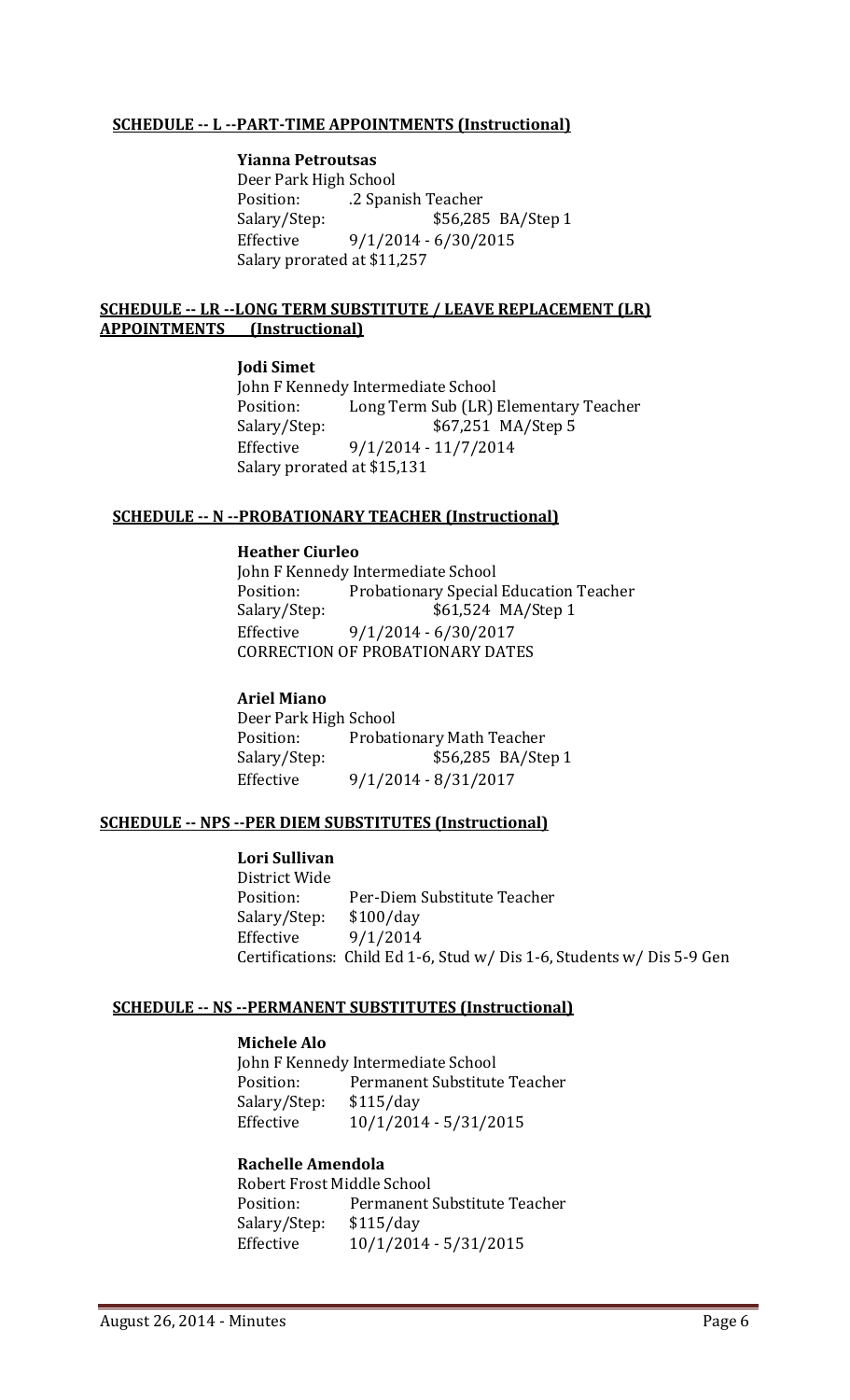#### **Scott Anderson**

Robert Frost Middle School Position: Permanent Substitute Teacher Salary/Step: \$115/day Effective  $10/1/2014 - 5/31/2015$ 

#### **Marisa Castellano**

Robert Frost Middle School Position: Permanent Substitute Teacher Salary/Step: \$115/day Effective  $10/1/2014 - 5/31/2015$ 

#### **Michele Fariello**

John F Kennedy Intermediate School Position: Permanent Substitute Teacher Salary/Step: \$115/day Effective  $10/1/2014 - 5/31/2015$ 

#### **Robert Franco**

Deer Park High School Position: Permanent Substitute Teacher Salary/Step: \$115/day Effective  $10/1/2014 - 5/31/2015$ 

#### **Vincent Loscalzo**

John F Kennedy Intermediate School Position: Permanent Substitute Teacher Salary/Step: \$115/day Effective  $10/1/2014 - 5/31/2015$ 

#### **Yianna Petroutsas**

Deer Park High School Position: .8 Permanent Substitute Salary/Step: \$115/day Effective  $9/1/2014 - 6/30/2015$ Salary prorated at \$92/day

#### **Tyler Ray**

Robert Frost Middle School Position: Permanent Substitute Teacher Salary/Step: \$115/day Effective  $10/1/2014 - 5/31/2015$ 

#### **Sandra Steuber**

Deer Park High School Position: Permanent Substitute Teacher Salary/Step: \$115/day Effective  $10/1/2014 - 5/31/2015$ 

#### **Lori Sullivan**

John Quincy Adams School Position: Permanent Substitute Teacher Salary/Step: \$115/day Effective  $9/1/2014 - 5/31/2015$ 9/1 start date to cover Caputo LOA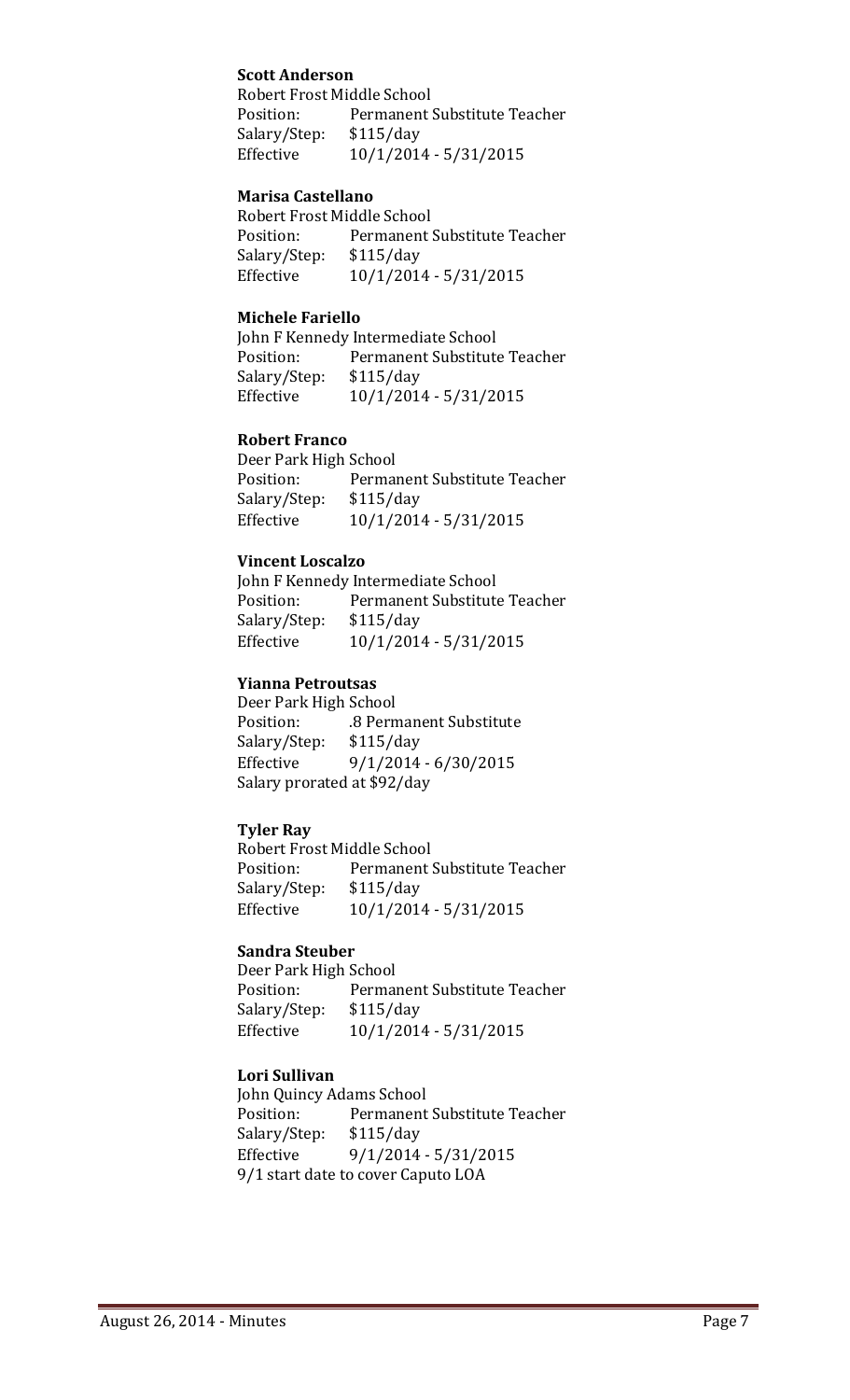**Nicole Swartout**

John F Kennedy Intermediate School Position: Permanent Substitute Teacher Salary/Step: \$115/day Effective  $9/1/2014 - 5/31/2015$ Change of dates due to J. Kalisiewicz's leave

#### **SCHEDULE ‐‐ NSS ‐‐SUMMER SCHOOL APPOINTMENTS (Instructional)**

#### **Justin Gutman**

John F Kennedy Intermediate School Position: Virtual Summer School Lab Teacher Salary/Step: \$5,774.95 Effective  $\frac{7}{7}{2014 - 8}{15}{2014}$ 26 days: 4 days per week/2 classes per day

#### **SCHEDULE ‐‐ O ‐‐RESIGNATIONS / RETIREMENTS / REMOVALS / TERMINATIONS (Instructional)**

**Joseph Bianca** Deer Park High School Position: Varsity Asst Football Coach Salary/Step: Effective 8/14/2014 Resignation. No outstanding obligation to the district.

#### **Michelle Blasi**

District Wide Position: Substitute Teacher Salary/Step: Effective  $9/1/2014$ Removal from sub list (hasn't worked in past school year). No outstanding obligation to the district.

#### **Deborah Carman**

District Wide Position: Substitute Teacher Salary/Step: Effective  $9/1/2014$ Removal from sub list (hasn't worked in past school year). No outstanding obligation to the district.

#### **Maritza Cottone**

John Quincy Adams School Position: Teaching Assistant Salary/Step: Effective 8/11/2014 Resignation. No outstanding obligation to the district.

#### **Jerelyn D'Amadeo**

District Wide Position: Substitute Teacher Salary/Step: Effective  $9/1/2014$ Removal from sub list (hasn't worked in past school year). No outstanding obligation to the district.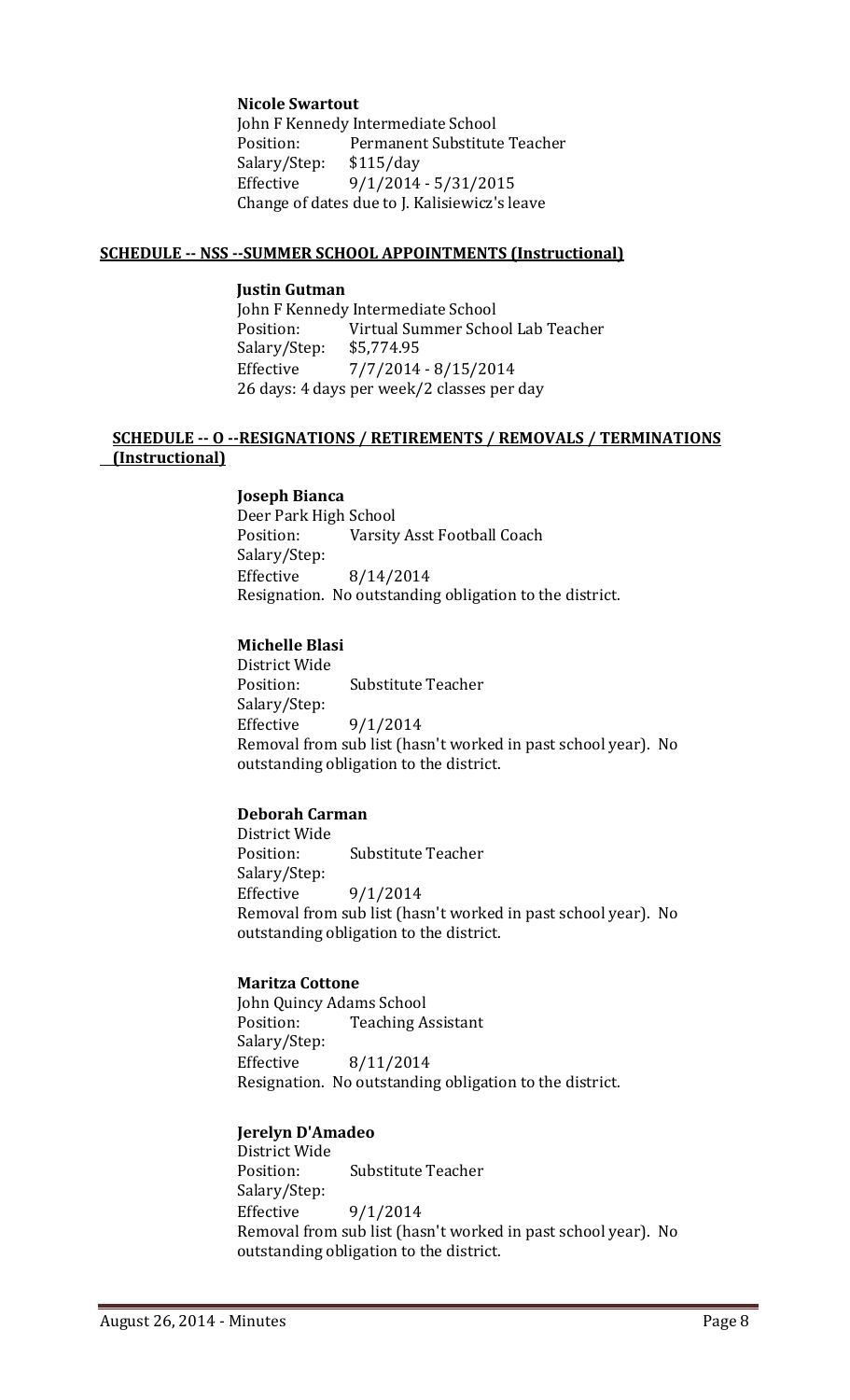#### **Janine DiSalvo**

May Moore School Position: Teaching Assistant Salary/Step: Effective  $8/15/2014$ Resignation. No outstanding obligation to the district.

#### **Keith Fasano**

Deer Park High School Position: Teaching Assistant Salary/Step: Effective 8/27/2014 Resignation. No outstanding obligation to the district.

#### **Melissa Jara**

District Wide Position: Substitute Teacher Salary/Step: Effective  $9/1/2014$ Removal from sub list (hasn't worked in past school year). No outstanding obligation to the district.

#### **Lori Levy**

District Wide Position: Substitute Teacher Salary/Step: Effective  $9/1/2014$ Removal from sub list (hasn't worked in past school year). No outstanding obligation to the district.

#### **Jacqueline Lucido**

District Wide Position: Substitute Teacher Salary/Step: Effective  $9/1/2014$ Removal from sub list (hasn't worked in past school year). No outstanding obligation to the district.

#### **Brian MacConnell**

District Wide Position: Substitute Teacher Salary/Step: Effective  $9/1/2014$ Removal from sub list (hasn't worked in past school year). No outstanding obligation to the district.

#### **Melanie Marano**

Deer Park High School Position: Permanent/Per-Diem Substitute Salary/Step: Effective 8/14/2014 Resignation. No outstanding obligation to the district.

# **Christina Marra**

District Wide Position: Per-Diem Substitute Teacher Salary/Step: Effective 8/19/2014 Resignation. No outstanding obligation to the district.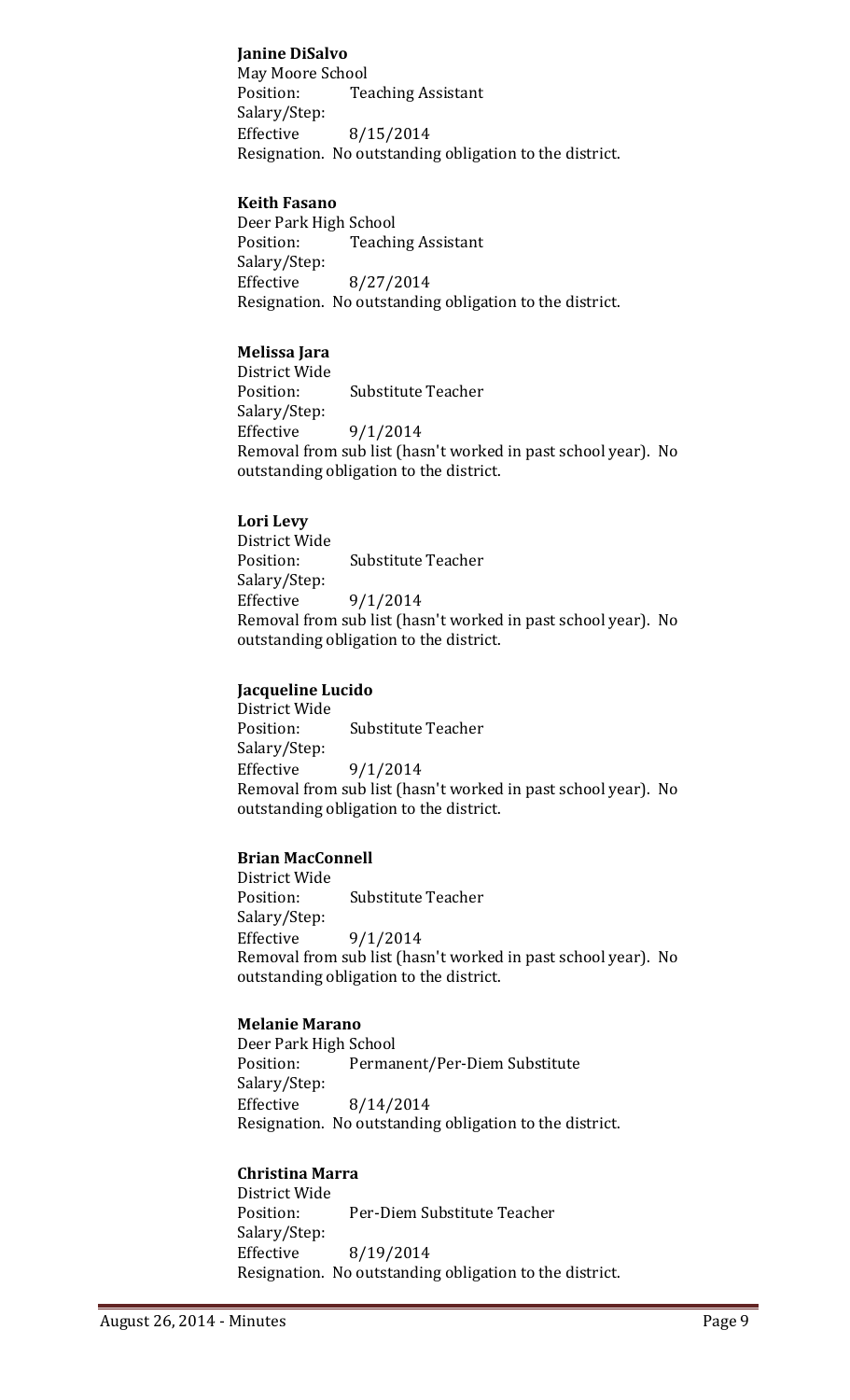#### **Katlyn Massimino**

District Wide Position: Substitute Teacher Salary/Step: Effective  $9/1/2014$ Removal from sub list (hasn't worked in past school year). No outstanding obligation to the district.

#### **Jodi Mazovec**

District Wide Position: Substitute Teacher Salary/Step: Effective  $9/1/2014$ Removal from sub list (hasn't worked in past school year). No outstanding obligation to the district.

#### **Vincent Monaco**

Robert Frost Middle School Position: Teaching Assistant Salary/Step: Effective 8/18/2014 Resignation. No outstanding obligation to the district.

#### **Danielle Napoli**

John F Kennedy Intermediate School Position: Teaching Assistant Salary/Step: Effective 8/20/2014 Resignation. No outstanding obligation to the district.

#### **Sharon Stamile**

Deer Park High School Position: Perm/Per-Diem Substitute & Co Advisor Class of '17 Salary/Step: Effective 8/18/2014 Resignation. No outstanding to the district.

#### **Lori Sullivan**

John F Kennedy Intermediate School Position: Teaching Assistant Salary/Step: Effective  $8/19/2014$ Resignation in order to accept position as permanent substitute at JQA

#### **Kevin Tremblay**

District Wide Position: Substitute Teacher Salary/Step: Effective  $9/1/2014$ Removal from sub list (hasn't worked in past school year). No outstanding obligation to the district.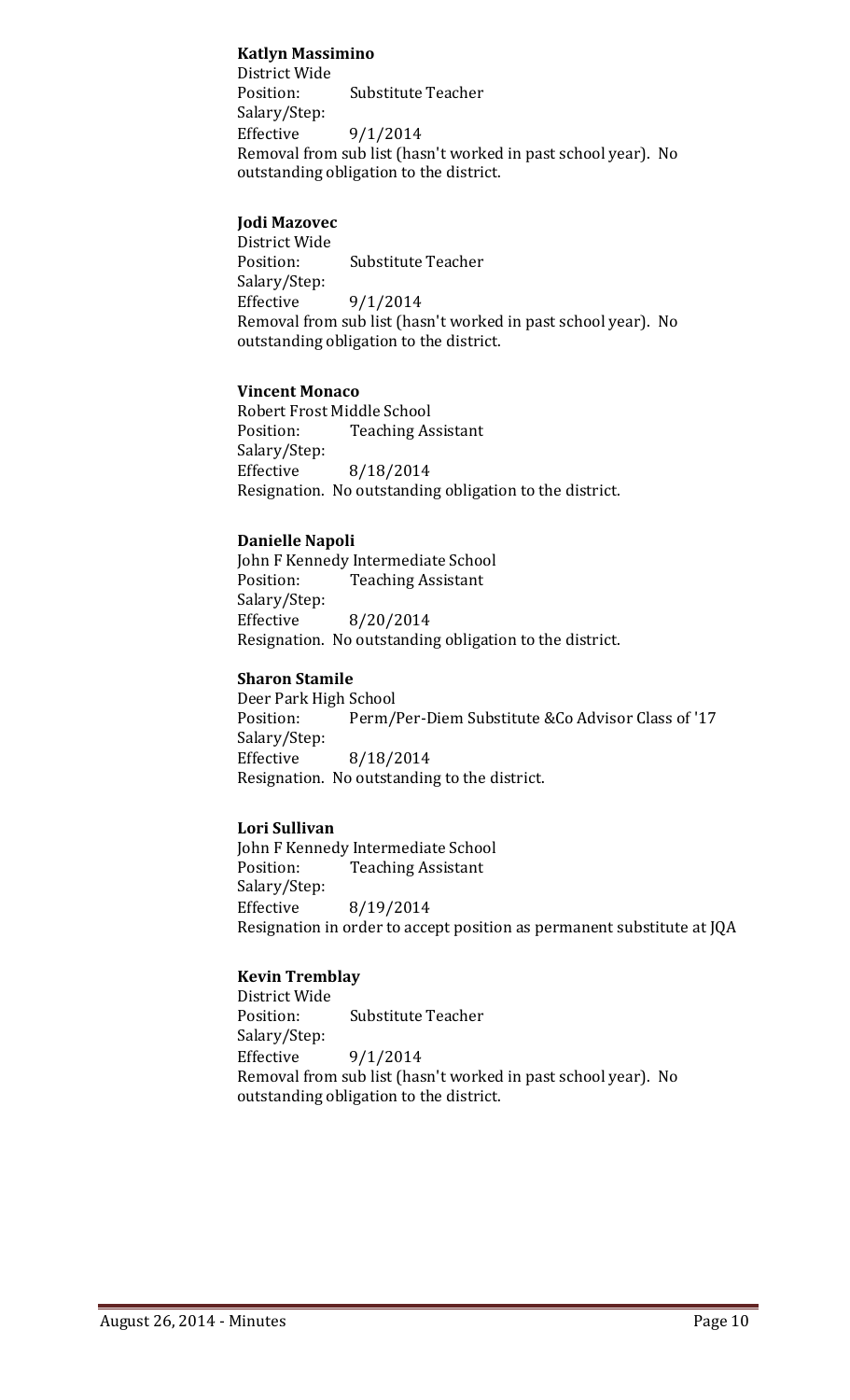#### **SCHEDULE ‐‐ Q ‐‐LEAVES OF ABSENCE (Instructional)**

#### **Jason Bond**

John F Kennedy Intermediate School Position: Elementary Teacher Salary/Step: Effective 9/1/2014 - 11/7/2014 Unpaid LOA

#### **Jessica Caputo**

May Moore School Position: Elementary Teacher Salary/Step: Effective 9/1/2014 - 9/30/2014 Extension of Paid Medical LOA (FMLA)

#### **Jessica Kalisiewicz**

John F Kennedy Intermediate School Position: Elementary Teacher Salary/Step: Effective 9/3/2014 - 11/21/2014 Paid Maternity LOA (FMLA) 9/3/14-10/10/14 Unpaid remainder of FMLA 10/11/14‐11/21/14 

#### **Alicia Konecny**

May Moore School Position: Principal Salary/Step: Effective 8/11/2014 - 10/3/2014 Change of dates for Maternity Sick LOA (FMLA)

#### **Jeanne Kozlowsky**

Deer Park High School Position: Associate Principal Salary/Step: Effective 8/25/2014 - 10/3/2014 Paid Maternity LOA (FMLA)

#### **Lisa McQuilkin**

Robert Frost Middle School Position: Guidance Counselor Salary/Step: Effective 8/1/2014 - 11/21/2014 Change of dates to:  $8/1/14 - 8/31/14$  Unpaid Maternity LOA (FMLA) 9/1/14-9/26/14 Paid Maternity Sick LOA (FMLA) 9/27/14-11/21/14 Unpaid Remainder of FMLA

#### **Danielle Menig**

Robert Frost Middle School Position: Art Teacher Salary/Step: Effective 9/1/2014 - 11/21/2014 Unpaid Maternity LOA (FMLA)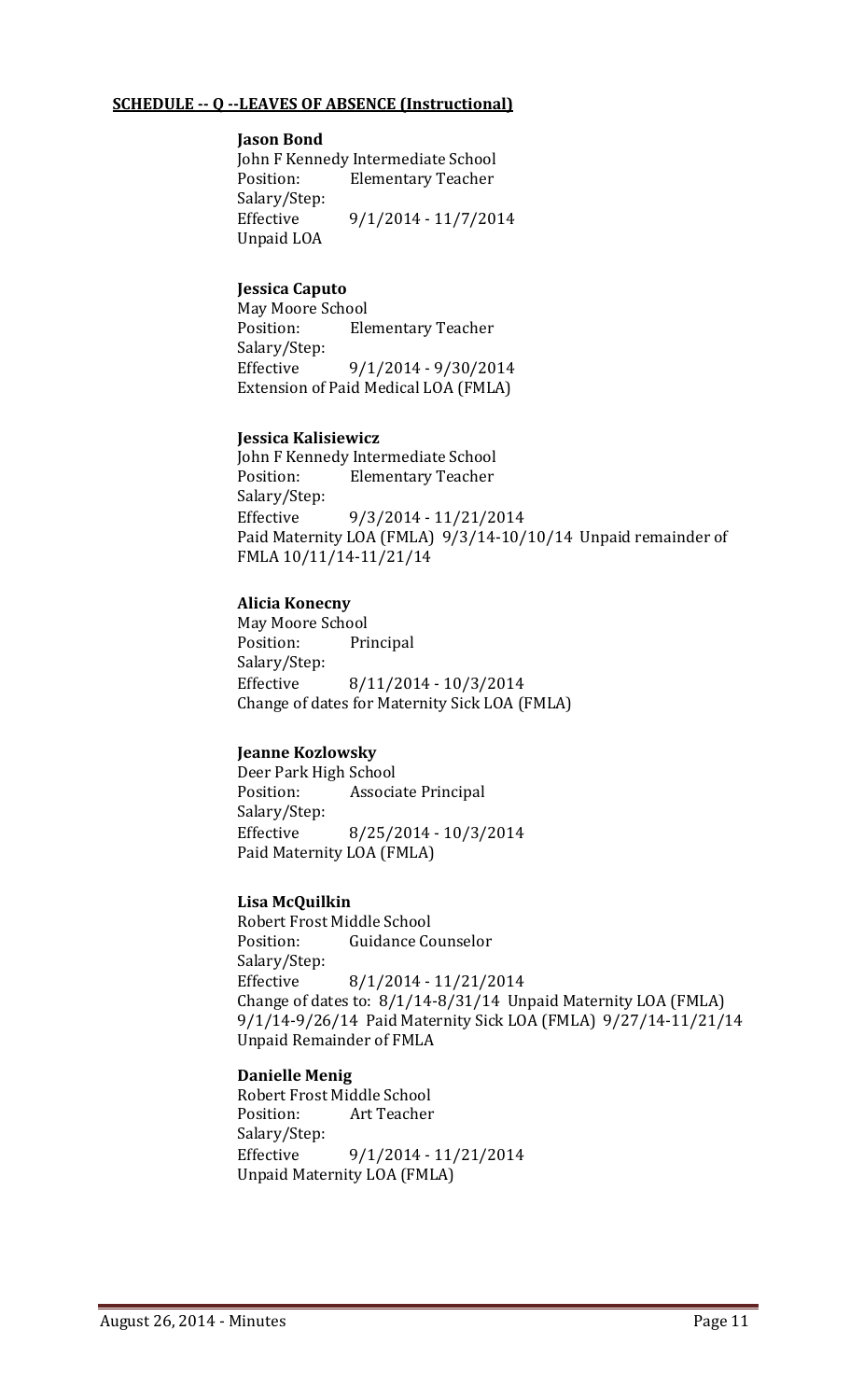#### **Kara Micucci**

Deer Park High School Position: Psychologist Salary/Step: Effective 9/15/2014 - 1/28/2015 Change of dates to:  $9/15/14-11/7/14$  Paid Maternity LOA (FMLA) 11/8/14‐12/5/14 Unpaid remainder of FMLA 12/6/14-1/28/15 Unpaid Child Rearing Leave

#### **Jennifer Paduano**

May Moore School Position: Permanent Substitute Salary/Step: Effective  $10/1/2014 - 10/14/2014$ Unpaid Medical LOA (FMLA)

#### **Suzanne Pawluk**

May Moore School Position: Psychologist Salary/Step: Effective 9/1/2014 - 1/29/2015 Unpaid Child Rearing Leave

#### **SCHEDULE ‐‐ RE ‐‐REINSTATEMENT TO FULL TIME (Instructional)**

#### **Andrea Nelson‐Williams**

May Moore School Position: Social Worker Salary/Step: \$100,378 MA75/Step 18 Effective  $9/1/2014$ Split Budget Codes: F2250.150.1402 (\$49,752) A2825.150 (\$50,626)

#### **SCHEDULE ‐‐ TA ‐‐PROBATIONARY TEACHING ASSISTANT (Instructional)**

#### **Kristin Glueckert**

Deer Park High School Position: Probationary Teaching Assistant Salary/Step: \$26,541 Effective 9/1/2014 - 8/31/2017

#### **Amy Herbert‐Ippolito**

Deer Park High School Position: Probationary Teaching Assistant Salary/Step: \$26,541 Effective 9/1/2014 - 8/31/2017

#### **Kathleen Ohanian**

Robert Frost Middle School Position: Probationary Teaching Assistant Salary/Step: \$26,541 Effective 9/1/2014 - 8/31/2017

#### **Geraldine Skelton**

May Moore School Position: Probationary Teaching Assistant Salary/Step: \$26,541 Effective 9/1/2014 - 8/31/2017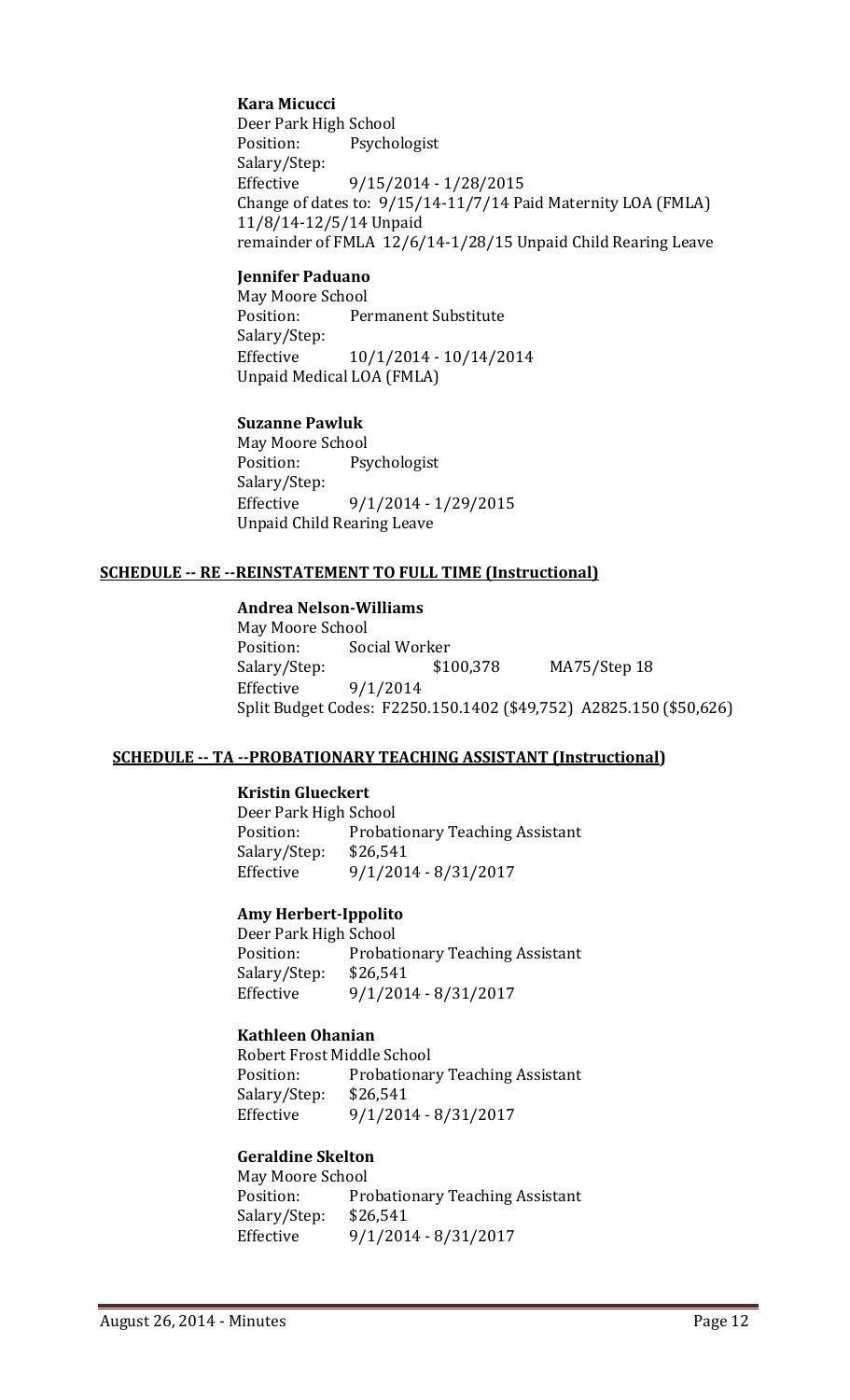#### **SCHEDULE ‐‐ TR ‐‐TRANSFERS (Instructional)**

**Kelly Lyons** Robert Frost Middle School Position: Teaching Assistant Salary/Step: Effective 9/1/2014 - 6/30/2015 Transfer from HS to RF (due to a change in student needs)

#### **SCHEDULE ‐‐ TTPA ‐‐TEMPORARY ASSIGNMENT (Instructional)**

#### **Thomas Alcabes**

District Wide Position: Summer ABA Home Provider Salary/Step: \$50/hr Effective  $\frac{7}{1/2014} - \frac{8}{31/2014}$ 

#### **Michelle Artale**

 Washington Position: Summer MAC Book Program Assistant Salary/Step: \$18.96/hour Effective 7/7/2014 - 7/11/2014

#### **Joyce Carmen** District Wide

| DISTRICE WILLE |                          |
|----------------|--------------------------|
| Position:      | Summer ABA Home Provider |
| Salary/Step:   | \$25/hr                  |
| Effective      | 7/1/2014 - 8/31/2014     |

#### **Heather Ciurleo**  $Diotri \atop \sim M^{1:1}$

| District Wide |                          |
|---------------|--------------------------|
| Position:     | Summer ABA Home Provider |
| Salary/Step:  | \$50/hr                  |
| Effective     | 7/1/2014 - 8/31/2014     |

# **John Colford**

District Wide Position: Summer ABA Home Provider Salary/Step: \$50/hr Effective  $\frac{7}{1/2014} - \frac{8}{31/2014}$ 

#### **Nancy Connolly**

 Washington Position: Summer MAC Book Program Assistant Salary/Step: \$18.96/hour Effective 7/7/2014 - 7/17/2014

#### **Kevin Delaney**

Deer Park High School Position: Varsity Asst Football Coach Salary/Step:  $$5,952.32$  9.5 Units/Step 5+ Effective 8/18/2014 - 11/8/2014

#### **Nancy DePalo**

| District Wide |                        |
|---------------|------------------------|
| Position:     | ABA Home Provider      |
| Salary/Step:  | \$25/hour              |
| Effective     | $9/1/2014 - 6/30/2015$ |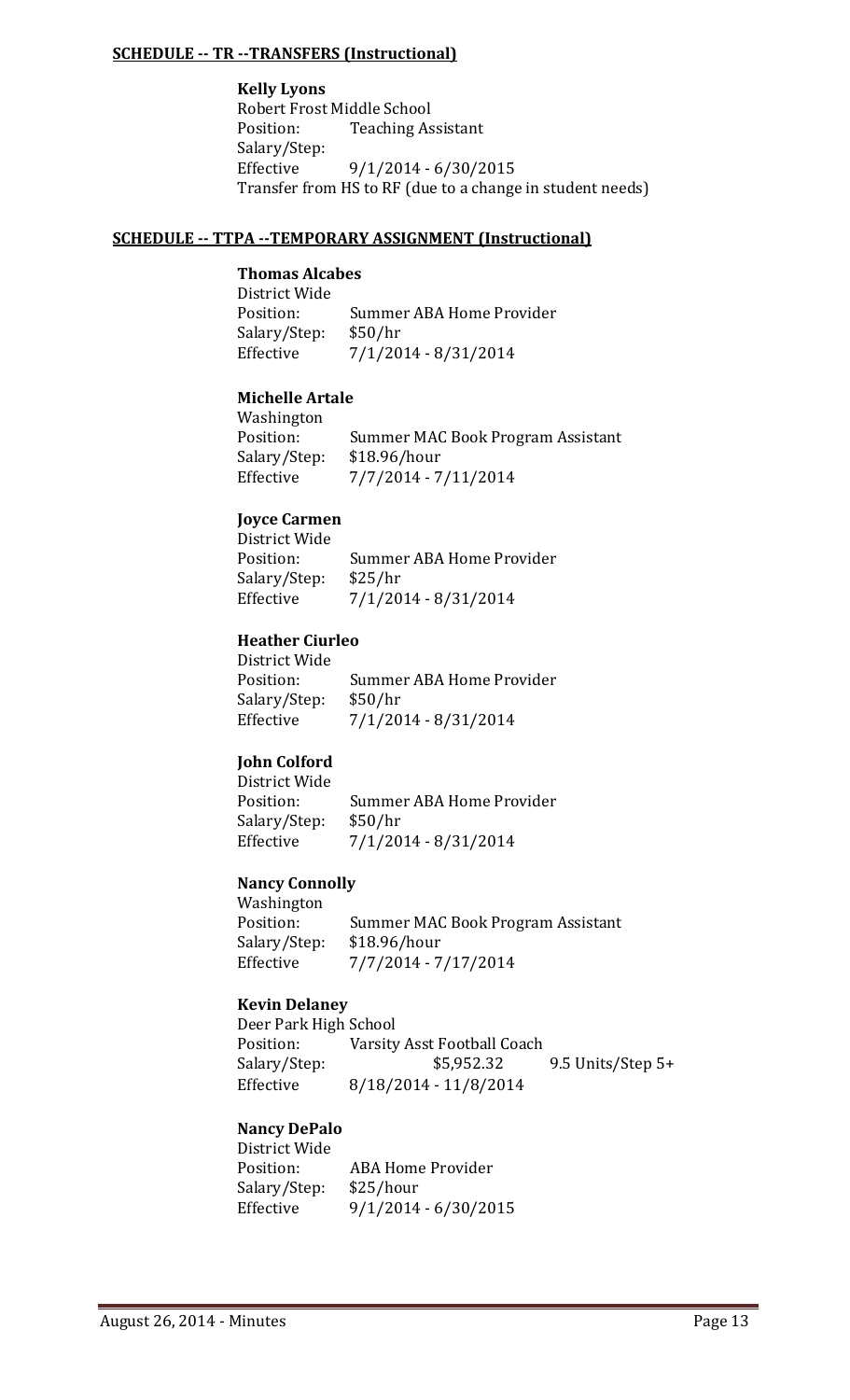#### **Michelle Franco**

District Wide Position: Summer ABA Home Provider Salary/Step: \$50/hr Effective  $\frac{7}{1/2014} - \frac{8}{31/2014}$ 

#### **Alyssa Frohnhoefer**

Deer Park High School Position: **JV** Cheerleading Head Coach Salary/Step:  $$2,415.70$  5 Units/Step 1 Effective 8/25/2014 - 11/8/2014

#### **Noemi Herles**

District Wide Position: Summer ABA Home Provider Salary/Step: \$25/hr Effective  $7/1/2014 - 8/31/2014$ 

#### **Beth Kabaservice**

Deer Park High School Position: Varsity Assistant Swim Coach Salary/Step:  $$5,012.48$  8 Units /Step 5+ Effective 8/25/2014 - 11/8/2014

#### **Cynthia Kercy**

District Wide Position: Summer ABA Home Provider Salary/Step: \$25/hr Effective  $\frac{7}{1/2014} - \frac{8}{31/2014}$ 

#### **Joanne King**

District Wide Position: Summer ABA Home Provider Salary/Step: \$50/hr Effective  $7/1/2014 - 8/31/2014$ 

#### **Kelly Lyons**

District Wide Position: Summer ABA Home Provider Salary/Step: \$25/hr Effective  $\frac{7}{1/2014} - \frac{8}{31/2014}$ 

#### **Vincent Monaco**

District Wide Position: Summer ABA Home Provider Salary/Step: \$25/hr Effective  $\frac{7}{1/2014} - \frac{8}{31/2014}$ 

#### **Maria Reccardi**

District Wide Position: Summer ABA Home Provider Salary/Step: \$25/hr Effective  $\frac{7}{1/2014} - \frac{8}{31/2014}$ 

# **Joseph Ritacco**

| Deer Park High School |                        |                |
|-----------------------|------------------------|----------------|
| Position:             | IV Asst Football Coach |                |
| Salary/Step:          | \$4,348.26             | 9 Units/Step 1 |
| Effective             | 8/18/2014 - 11/8/2014  |                |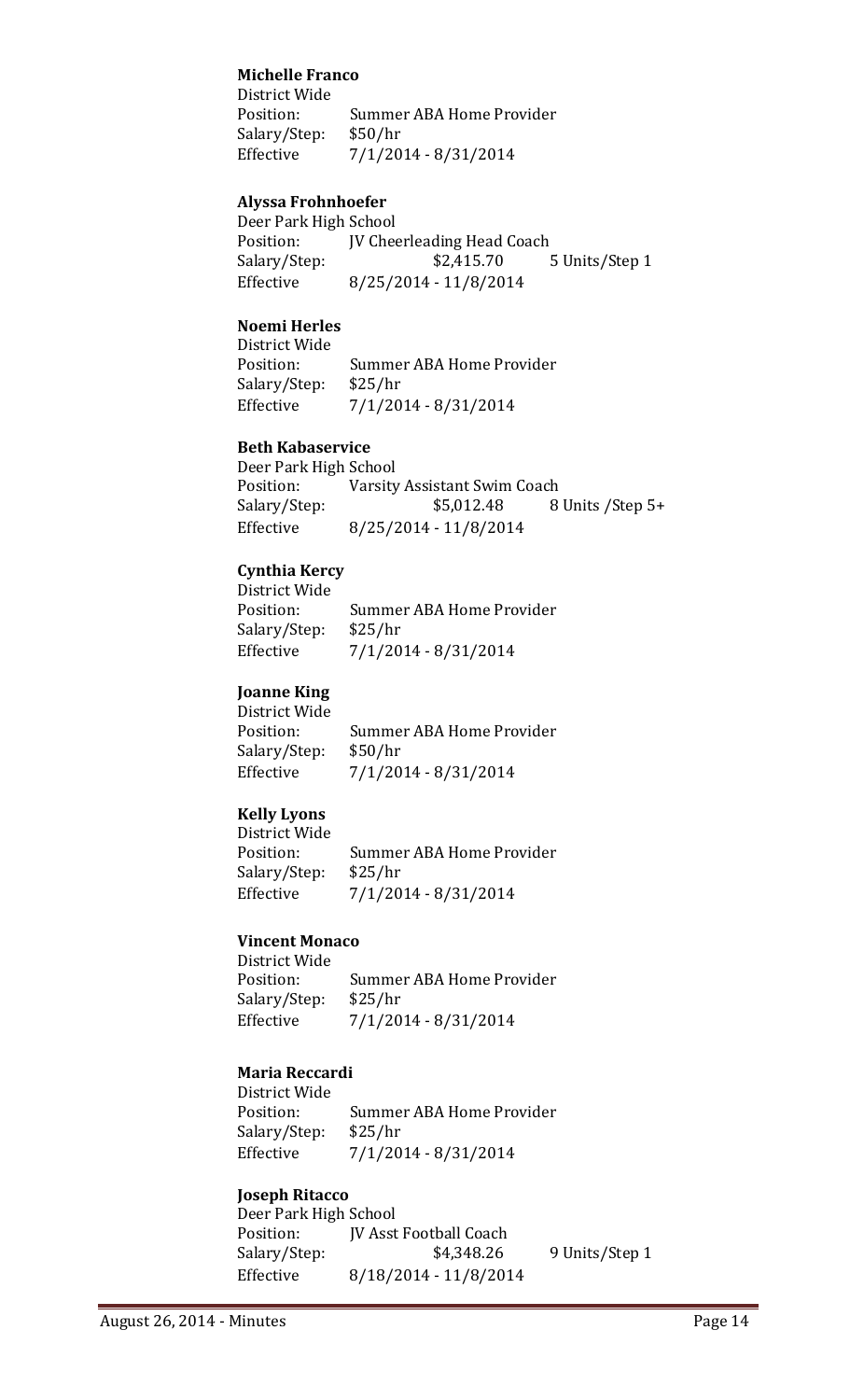#### **Bryan Schuster**

District Wide Position: Summer ABA Home Provider Salary/Step: \$25/hr Effective  $7/1/2014 - 8/31/2014$ 

#### **Jeremy Smith**

District Wide Position: Summer ABA Home Provider Salary/Step: \$25/hr Effective  $7/1/2014 - 8/31/2014$ 

#### **Magdalena Stovickova**

Deer Park High School Position: Varsity Head Swim Coach Salary/Step:  $$5,314.54$  11 Units/Step 1 Effective 8/25/2014 - 11/8/2014

#### **Lori Sullivan**

District Wide Position: Summer ABA Home Provider Salary/Step: \$50/hr Effective  $\frac{7}{1/2014} - \frac{8}{31/2014}$ 

#### **Kristen Thompson**

District Wide Position: Summer ABA Home Provider Salary/Step: \$50/hr Effective  $\frac{7}{1/2014} - \frac{8}{31/2014}$ 

#### **Suzanne Wright**

District Wide Position: Summer ABA Home Provider Salary/Step: \$25/hr Effective  $\frac{7}{1/2014} - \frac{8}{31/2014}$ 

#### **Linda Zimmerly**

District Wide Position: Summer ABA Home Provider Salary/Step: \$50/hr Effective  $7/1/2014 - 8/31/2014$ 

#### **SCHEDULE 14/BP‐754 – SCHEDULES OF BILLS PAYABLE**

| *WORKERS' COMP. | Daily Check Register | 7/9/2014  | \$11,679.12    |
|-----------------|----------------------|-----------|----------------|
| *WORKERS' COMP. | Daily Check Register | 7/11/2014 | \$19,865.43    |
| *WORKERS' COMP. | Daily Check Register | 7/14/2014 | \$335.20       |
| *WORKERS' COMP. | Daily Check Register | 7/22/2014 | \$11,679.12    |
| *CAPITAL FUND   | # 1                  | 7/29/2014 | \$15,800.00    |
| *FEDERAL FUND   | #2                   | 7/29/2014 | \$26,239.15    |
| *GENERAL FUND   | #3                   | 7/29/2014 | \$1,506,124.80 |
| *SCHOOL LUNCH   | #1                   | 7/29/2014 | \$22,095.43    |
| *RESERVE FUND   | #1                   | 7/29/2014 | \$13,499.34    |
| *TRUST & AGENCY | #1                   | 7/31/2014 | \$609,639.47   |
| *WORKERS' COMP. | Daily Check Register | 7/25/2014 | \$2,468.90     |
| *WORKERS' COMP. | Daily Check Register | 7/28/2014 | \$4,487.42     |
| *WORKERS' COMP. | Daily Check Register | 8/4/2014  | \$2,999.12     |
| *WORKERS' COMP. | Daily Check Register | 8/5/2014  | \$11,679.12    |
| *FEDERAL FUND   | #1                   | 7/31/2014 | \$1,517.29     |
| *FEDERAL FUND   | #3                   | 8/31/2014 | \$1,738.58     |
| *GENERAL FUND   | #2                   | 7/31/2014 | \$77,301.85    |
| *GENERAL FUND   | #5                   | 8/31/2014 | \$177,755.58   |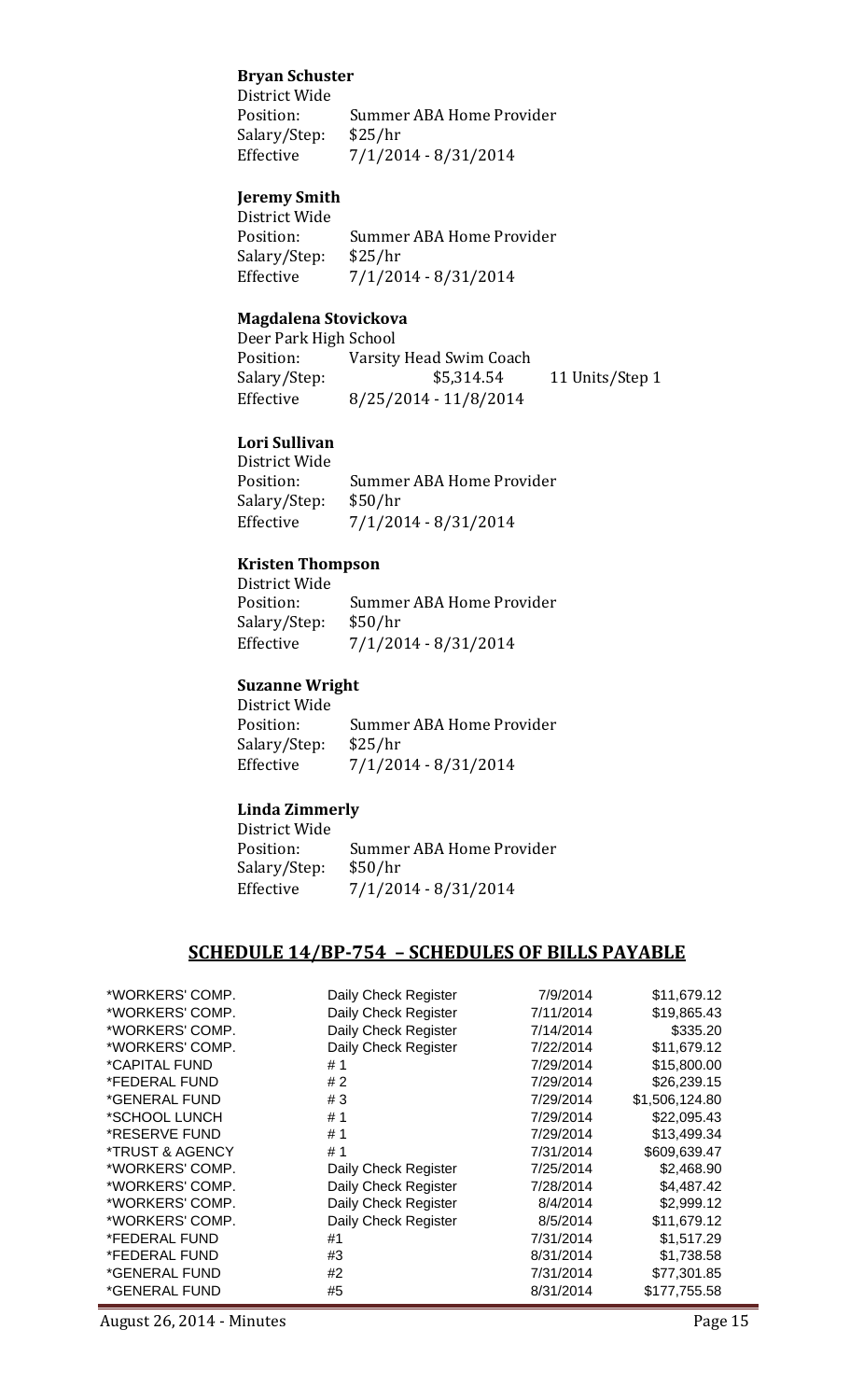| *SCHOOL LUNCH       | #2                   | 8/31/2014 | \$2,715.00   |
|---------------------|----------------------|-----------|--------------|
|                     |                      |           |              |
| <b>GENERAL FUND</b> | #7                   | 8/26/2014 | \$844,643.47 |
| <b>FEDERAL FUND</b> | #4                   | 8/26/2014 | \$1,306.00   |
| <b>SCHOOL LUNCH</b> | #3                   | 8/26/2014 | \$81,240.09  |
| <b>CAPITAL FUND</b> | #2                   | 8/26/2014 | \$191,253.44 |
| WORKERS' COMP.      | Daily Check Register | 8/11/2014 | \$10,796.15  |
| WORKERS' COMP.      | Daily Check Register | 8/18/2014 | \$4,476.29   |
| WORKERS' COMP.      | Daily Check Register | 8/19/2014 | \$11,479.12  |

# **SCHEDULE D – BIDS BDP013, 015 & 016**

#### **Bids for Bid # BDP14-013 Pupil Transportation To and From Out-of-District, 2014-2015 were received and opened at 11:00 am on June 4, 2014.**

Bids were advertised in Newsday. Forms and specifications were processed in accordance with Section 103 of the General Municipal Law and bids were solicited from vendors on the standard bid list of the District as well as on the Empire State Purchasing Group website at www.EmpireStateBidSystem.com.

Bids were received from the following vendors:

Acme Bus Corp. Suffolk Transportation Systems, Inc. Educational Bus Transportation, Inc. Towne Bus Corp.

Present at bid opening: Lauren von Ende, Purchasing Agent; Concetta Bertelle, Recorder; and Patricia Shea, Transportation Supervisor. Vendors in attendance were: Gerard Kinsley, Suffolk Transportation; Warren Gumbs, Educational Bus Transportation; and Kalisha Garrison, Acme & Bauman Bus Corp.

It is recommended that the bid be awarded to the following vendors as the lowest responsible bidders meeting specifications based upon estimated actual requirements: (see attached in file for pricing)

Acme Bus Corp. Educational Bus Transportation, Inc.

#### **Bids for Bid # BDP14-015 Pupil Transportation To and From Out-of-District for Special Ed were received and opened at 11:00 am on July 18, 2014.**

Bids were advertised in Newsday. Forms and specifications were processed in accordance with Section 103 of the General Municipal Law and bids were solicited from vendors on the standard bid list of the District as well as on the Empire State Purchasing Group website at www.EmpireStateBidSystem.com.

Bids were received from the following vendors:

Acme Bus Corp. Suffolk Transportation Systems, Inc. Educational Bus Transportation, Inc. Towne Bus Corp.

Present at bid opening: Lauren von Ende, Purchasing Agent; Susan Gaskin, Recorder; and Patricia Shea, Transportation Supervisor. Vendors in attendance were: Gerard Kinsley, Suffolk Transportation; Patti Royce, Educational Bus Transportation; and Kalisha Garrison, Acme & Bauman Bus Corp.

It is recommended that the bid be awarded to the following vendors as the lowest responsible bidders meeting specifications based upon estimated actual requirements: (see attached in file for pricing)

Acme Bus Corp. Educational Bus Transportation, Inc. Suffolk Transportation Systems, Inc.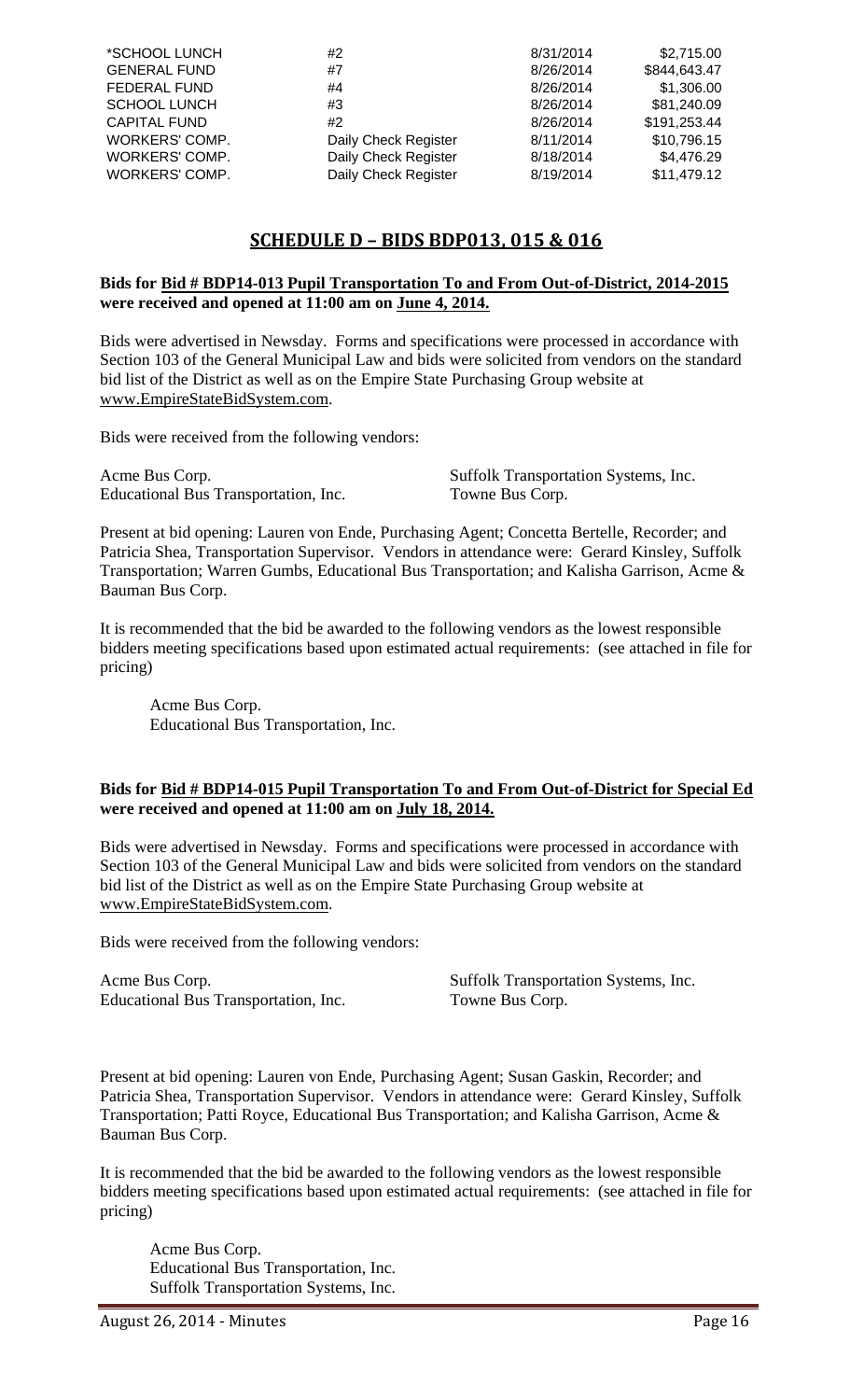#### **Bids for Bid # BDP14-016 Freestanding Kitchen Equipment were received and opened at 11:00 AM on August 18, 2014.**

Bids were advertised in Newsday. Forms and specifications were processed in accordance with Section 103 of the General Municipal Law and bids were solicited on the Empire State Purchasing Group website at www.EmpireStateBidSystem.com.

Bids were received from the following vendors:

Bar Boy Products GSI Kitchen Central Restaurant Products Sam Tell & Son, Inc. Douglas Equipment

Culinary Depot Summit Restaurant Repairs

Present at bid opening: Lauren von Ende, Purchasing Agent and Linda Melendez, Recorder. Vendors present at bid opening: Mark Weiner, Summit Restaurant Repairs.

It is recommended that the bid be awarded to the following vendors as the lowest responsible bidders meeting specifications (see attached award sheet in file):

| <b>Bar Boy Products</b>            | Douglas Equipment                |
|------------------------------------|----------------------------------|
| <b>Central Restaurant Products</b> | <b>Summit Restaurant Repairs</b> |

# **SCHEDULE 14‐E‐377 EXPLANATION OF BUDGETARY TRANSFERS #T24**

# **SCHEDULES 14‐F‐254 ‐ CONTRACT REPORT**

**SCHEDULE 8‐H‐14 – HOME TEACHING (regular & special)** (confidential) 

# **SCHEDULE 8‐SE‐14 – COMMITTEE RECOMMENDATIONS** (confidential**)**

**RECEIPT** *Upon a motion by Ms. Gulli Grunseich, seconded by Mr. Marino,* **OF** *the Board of Education unanimously approved the following* **SCHEDULES** *Receipt of Schedules collectively:*

### **SCHEDULE 14‐A‐424 – TREASURER's REPORT**

| Statement of Revenues -   | General Fund -<br>July<br>Federal Fund -<br>July<br>School Lunch Fund -<br>July |
|---------------------------|---------------------------------------------------------------------------------|
| <b>Treasurer's Report</b> | July                                                                            |
| Cash Flow -               | July                                                                            |
| Claims Audit Report -     | July 1, 2014 - July 31, 2014                                                    |